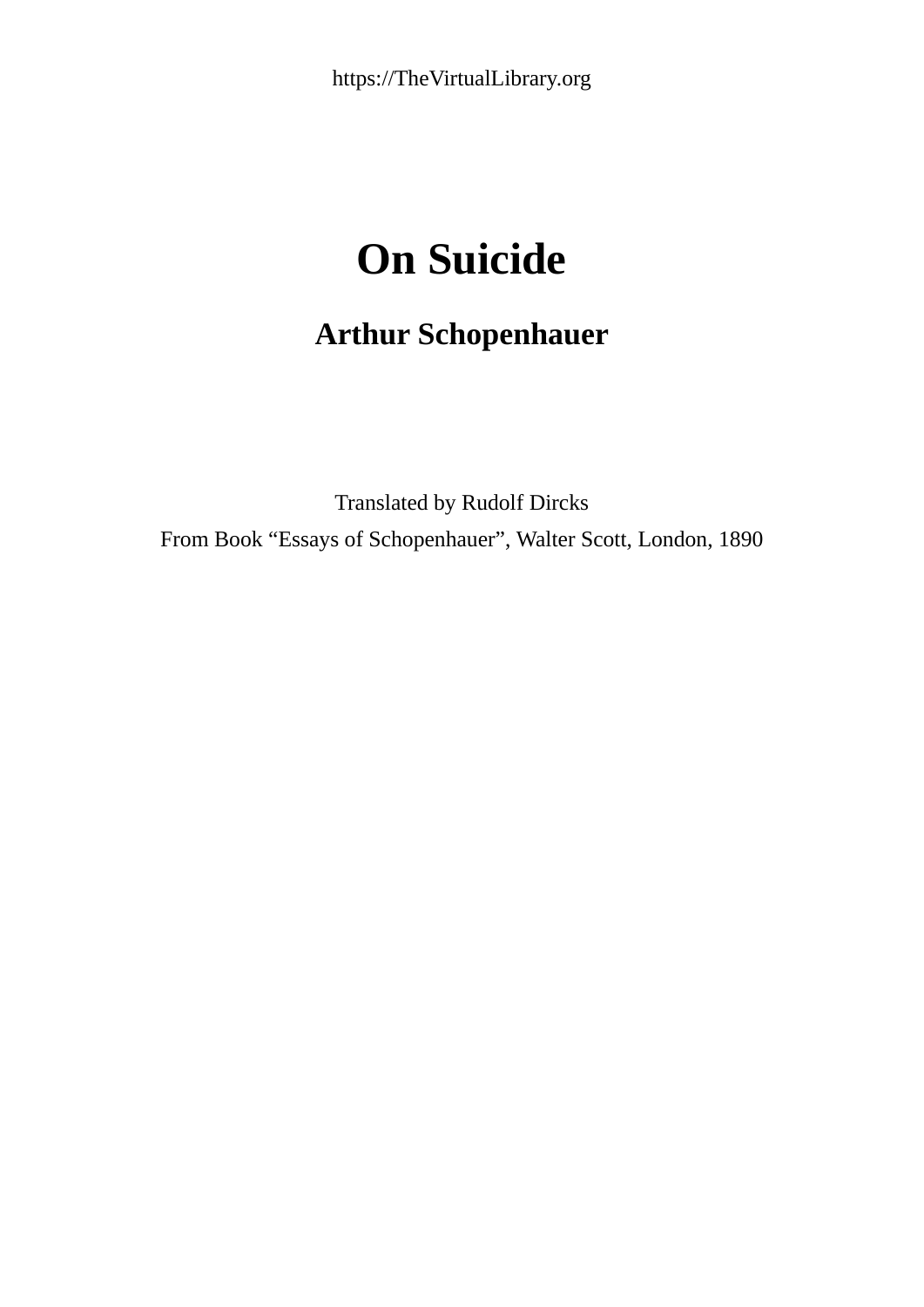## **On Suicide.**

As far as I can see, it is only the followers of monotheistic, that is of Jewish, religions that regard suicide as a crime. This is the more striking as there is no forbiddance of it, or even positive disapproval of it, to be found either in the New Testament or the Old; so that teachers of religion have to base their disapprobation of suicide on their own philosophical grounds; these, however, are so bad that they try to compensate for the weakness of their arguments by strongly expressing their abhorrence of the act — that is to say, by abusing it. We are told that suicide is an act of the greatest cowardice, that it is only possible to a madman, and other absurdities of a similar nature; or they make use of the perfectly senseless expression that it is "wrong," while it is perfectly clear that no one has such indisputable right over anything in the world as over his own person and life. Suicide, as has been said, is computed a crime, rendering inevitable — especially in vulgar, bigoted England — an ignominious burial and the confiscation of the property; this is why the jury almost always bring in the verdict of insanity. Let one's own moral feelings decide the matter for one. Compare the impression made upon one by the news that a friend has committed a crime, say a murder, an act of cruelty or deception, or theft, with the news that he has died a voluntary death. Whilst news of the first kind will incite intense indignation, the greatest displeasure, and a desire for punishment or revenge, news of the second will move us to sorrow and compassion; moreover, we will frequently have a feeling of admiration for his courage rather than one of moral disapproval, which accompanies a wicked act. Who has not had acquaintances, friends, relatives, who have voluntarily left this world? And are we to think of them with horror as criminals? Nego ac pernego! I am rather of the opinion that the clergy should be challenged to state their authority for stamping — from the pulpit or in their writings — as a crime an act which has been committed by many people honoured and loved by us, and refusing an honourable burial to those who have of their own free will left the world. They cannot produce any kind of Biblical authority, nay, they have no philosophical arguments that are at all valid; and it is reasons that we want; mere empty phrases or words of abuse we cannot accept. If the criminal law forbids suicide, that is not a reason that holds good in the church; moreover, it is extremely ridiculous, for what punishment can frighten those who seek death? When a man is punished for trying to commit suicide, it is his clumsy failure that is punished.

The ancients were also very far from looking at the matter in this light. Pliny says: "Vitam quidem non adeo expetendam censemus, ut quoque modo trahenda sit. Quisquis es talis, aeque moriere, etiam cum obscoenus vixeris, aut nefandus. Quapropter hoc primum quisque in remediis animi sui habeat: ex omnibus bonis, quae homini tribuit natura, nullum melius esse tempestiva morte: idque in ea optimum, quod illam sibi quisque praestare poterit." He also says: "Ne Deum quidem posse omnia. Namque nec sibi potest mortem consciscere, si velit, quod homini dedit optimum in taniis vitae poenis," etc.

In Massilia and on the island of Ceos a hemlock-potion was offered in public by the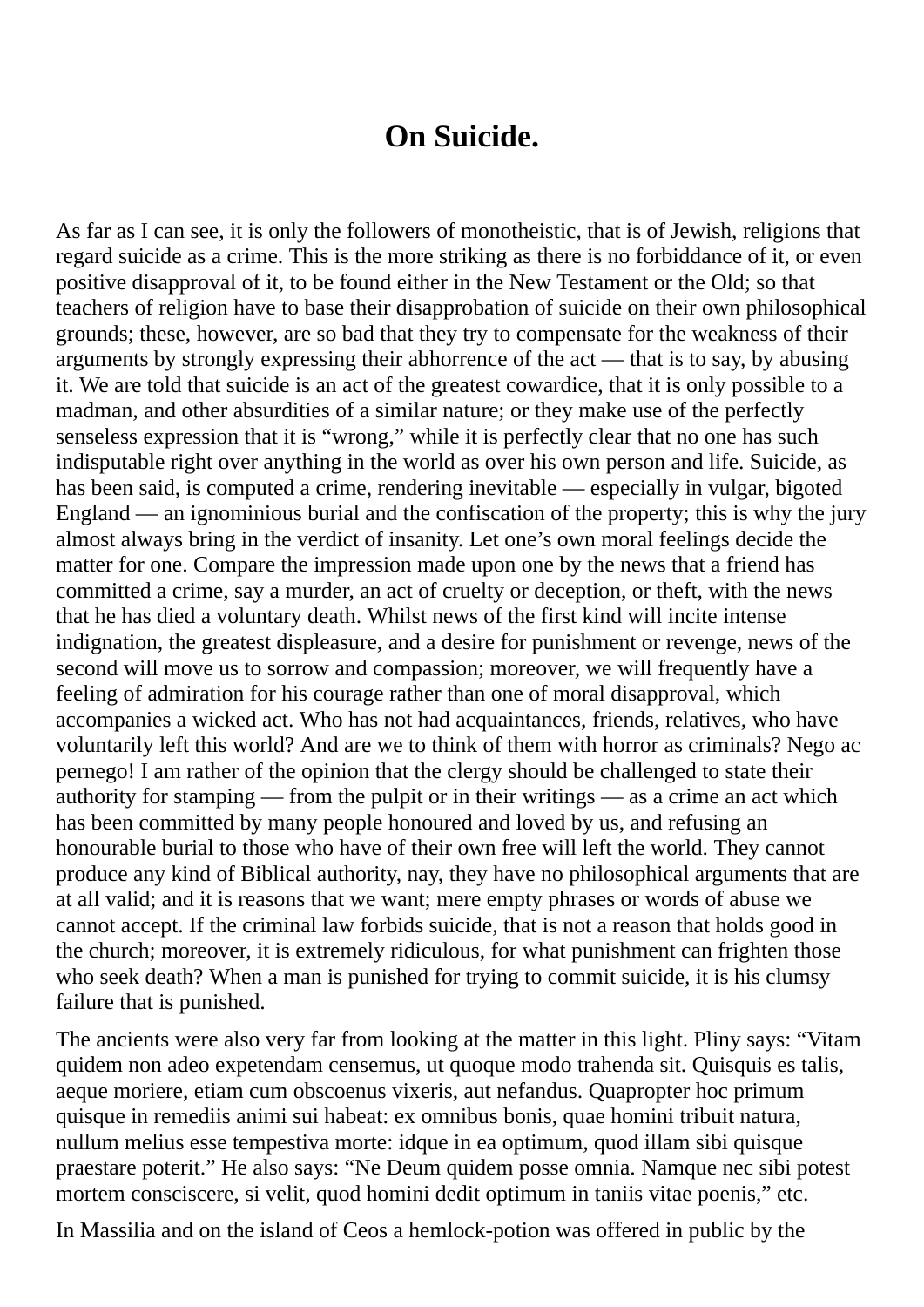magistrate to those who could give valid reasons for quitting this life. And how many heroes and wise men of ancient times have not ended their lives by a voluntary death! To be sure, Aristotle says "Suicide is a wrong against the State, although not against the person;" Stobæus, however, in his treatise on the Peripatetic ethics uses this sentence: [Greek: pheukton de ton bion gignesthai tois men agathois en tais agan atychiais tois de kakois kai en tais agan eutychiais]. (Vitam autem relinquendam esse bonis in nimiis quidem miseriis pravis vero in nimium quoque secundis) And similarly: [Greek: Dio kai gamaesein, kai paidopoiaesesthai, kai politeusesthai], etc.; [Greek: kai katholou taen aretaen aokounta kai menein en to bio, kai palin, ei deoi, pote di anankas apallagaesesthai, taphaes pronoaesanta] etc. (Ideoque et uxorem ducturum, et liberos procreaturum, et ad civitatem accessurum, etc.; atque omnino virtutem colendo tum vitam servaturum, tum iterum, cogente necessitate, relicturum, etc.) And we find that suicide was actually praised by the Stoics as a noble and heroic act, this is corroborated by hundreds of passages, and especially in the works of Seneca. Further, it is well known that the Hindoos often look upon suicide as a religious act, as, for instance, the self-sacrifice of widows, throwing oneself under the wheels of the chariot of the god at Juggernaut, or giving oneself to the crocodiles in the Ganges or casting oneself in the holy tanks in the temples, and so on. It is the same on the stage — that mirror of life. For instance, in the famous Chinese play, L'Orphelin de la Chine,(1) almost all the noble characters end by suicide, without indicating anywhere or it striking the spectator that they were committing a crime. At bottom it is the same on our own stage; for instance, Palmira in Mahomet, Mortimer in Maria Stuart, Othello, Countess Terzky. Is Hamlet's monologue the meditation of a criminal? He merely states that considering the nature of the world, death would be certainly preferable, if we were sure that by it we should be annihilated. But there lies the rub! But the reasons brought to bear against suicide by the priests of monotheistic, that is of Jewish religions, and by those philosophers who adapt themselves to it, are weak sophisms easily contradicted.(2) Hume has furnished the most thorough refutation of them in his Essay on Suicide, which did not appear until after his death, and was immediately suppressed by the shameful bigotry and gross ecclesiastical tyranny existing in England. Hence, only a very few copies of it were sold secretly, and those at a dear price; and for this and another treatise of that great man we are indebted to a reprint published at Basle. That a purely philosophical treatise originating from one of the greatest thinkers and writers of England, which refuted with cold reason the current arguments against suicide, must steal about in that country as if it were a fraudulent piece of work until it found protection in a foreign country, is a great disgrace to the English nation. At the same time it shows what a good conscience the Church has on a question of this kind. The only valid moral reason against suicide has been explained in my chief work. It is this: that suicide prevents the attainment of the highest moral aim, since it substitutes a real release from this world of misery for one that is merely apparent. But there is a very great difference between a mistake and a crime, and it is as a crime that the Christian clergy wish to stamp it. Christianity's inmost truth is that suffering (the Cross) is the real purpose of life; hence it condemns suicide as thwarting this end, while the ancients, from a lower point of view, approved of it, nay, honoured it. This argument against suicide is nevertheless ascetic, and only holds good from a much higher ethical standpoint than has ever been taken by moral philosophers in Europe. But if we come down from that very high standpoint, there is no longer a valid moral reason for condemning suicide. The extraordinarily active zeal with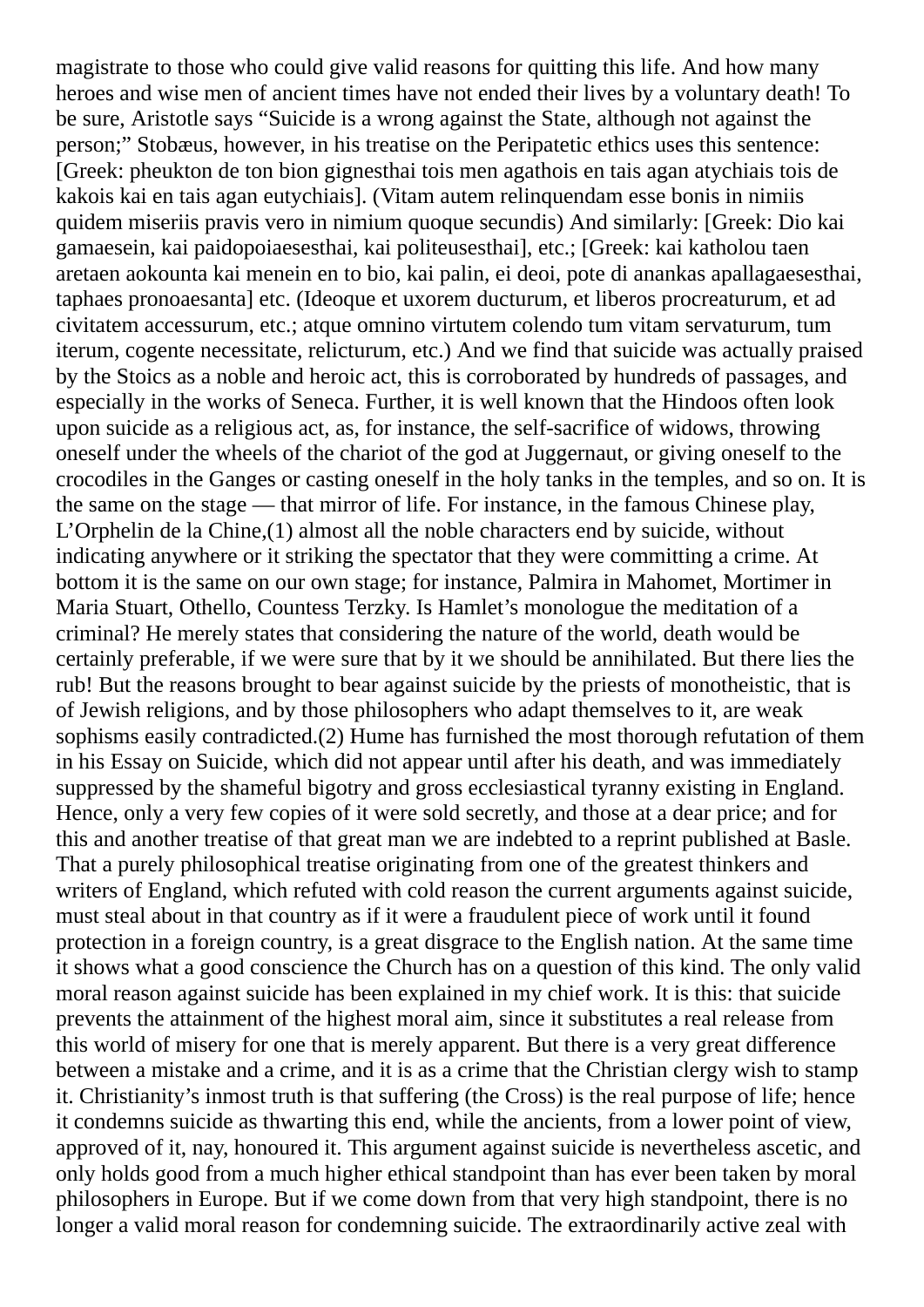which the clergy of monotheistic religions attack suicide is not supported either by the Bible or by any valid reasons; so it looks as if their zeal must be instigated by some secret motive. May it not be that the voluntary sacrificing of one's life is a poor compliment to him who said, [Greek: panta kala lian]?(3)

In that case it would be another example of the gross optimism of these religions denouncing suicide, in order to avoid being denounced by it.

As a rule, it will be found that as soon as the terrors of life outweigh the terrors of death a man will put an end to his life. The resistance of the terrors of death is, however, considerable; they stand like a sentinel at the gate that leads out of life. Perhaps there is no one living who would not have already put an end to his life if this end had been something that was purely negative, a sudden cessation of existence. But there is something positive about it, namely, the destruction of the body. And this alarms a man simply because his body is the manifestation of the will to live.

Meanwhile, the fight as a rule with these sentinels is not so hard as it may appear to be from a distance; in consequence, it is true, of the antagonism between mental and physical suffering. For instance, if we suffer very great bodily pain, or if the pain lasts a long time, we become indifferent to all other troubles: our recovery is what we desire most dearly. In the same way, great mental suffering makes us insensible to bodily suffering: we despise it. Nay, if it outweighs the other, we find it a beneficial distraction, a pause in our mental suffering. And so it is that suicide becomes easy; for the bodily pain that is bound up with it loses all importance in the eyes of one who is tormented by excessive mental suffering. This is particularly obvious in the case of those who are driven to commit suicide through some purely morbid and discordant feeling. They have no feelings to overcome; they do not need to rush at it, but as soon as the keeper who looks after them leaves them for two minutes they quickly put an end to their life.

When in some horrid and frightful dream we reach the highest pitch of terror, it awakens us, scattering all the monsters of the night. The same thing happens in the dream of life, when the greatest degree of terror compels us to break it off.

Suicide may also be looked upon as an experiment, as a question which man puts to Nature and compels her to answer. It asks, what change a man's existence and knowledge of things experience through death? It is an awkward experiment to make; for it destroys the very consciousness that awaits the answer.